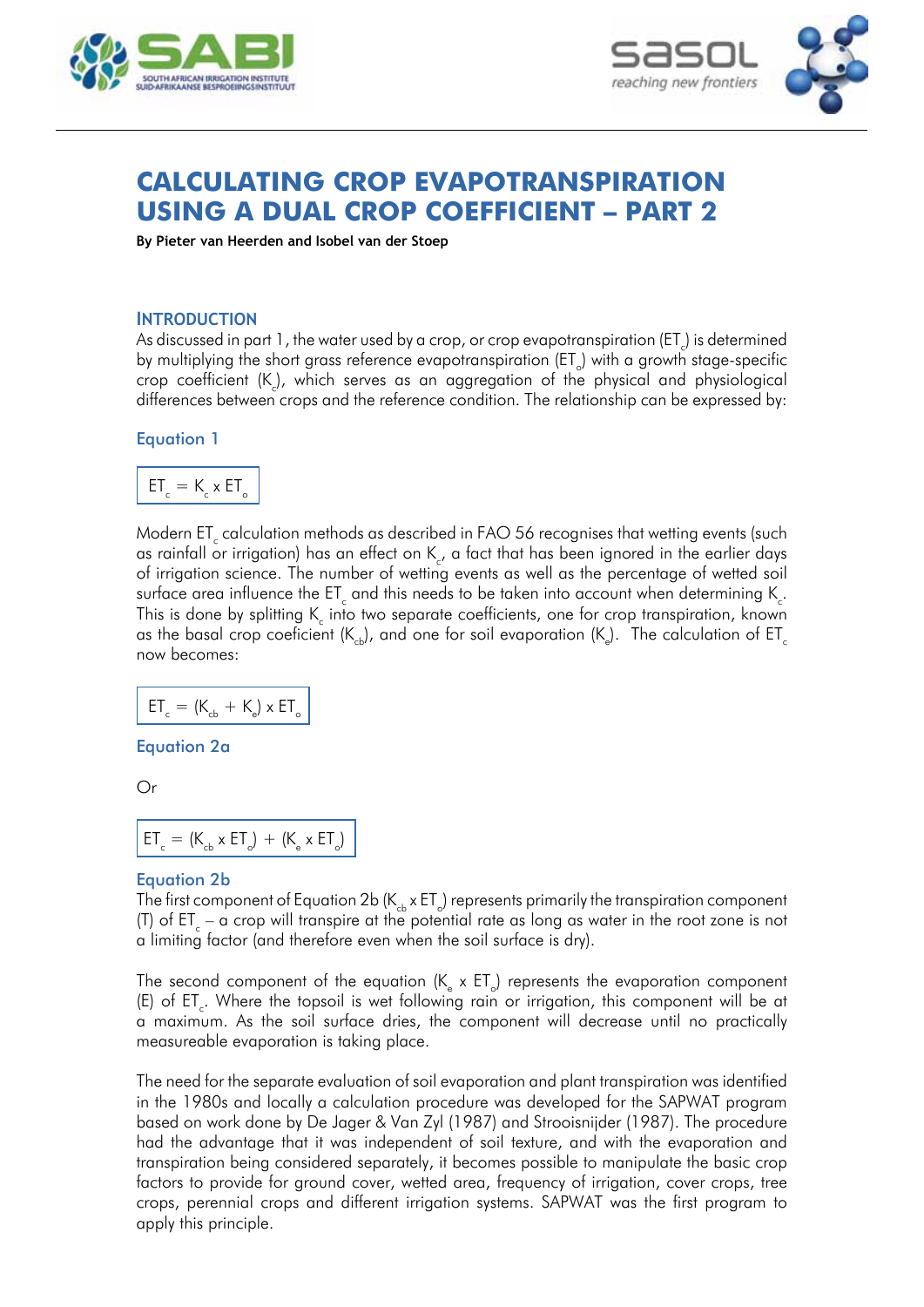



## THE BASAL CROP COEFFICIENT, K<sub>CB</sub>

Careful attention should be given to crop coefficient values, especially peak values. There is a tendency to accept the default crop factor curve as a given physiological characteristic of a crop, which is seldom the case. Unrealistic or incorrectly applied crop factors are one of the main causes of inaccurate estimates of irrigation requirements.

Changes in vegetation and ground cover mean that the crop coefficient varies during the growing period. The trends in  $K_{cb}$  during the growing period are represented in the crop coefficient curve. Only three values for  $K_{ch}$  are required to describe and construct the basal crop coefficient curve. After dividing the total growing season into the four general growth stages discussed in the previous article, the corresponding  $K_{ch}$  values can be selected and adjusted for the initial stage (K<sub>cb ini</sub>), the mid-season stage (K<sub>cb mid</sub>) and at the end of the late season stage (K $_{\rm cb\, end}$ ). The result is the basal crop coefficient curve from which the daily values of Kcb can be easily obtained.

An example of determining daily values for K<sub>ch</sub> from Allen et al (1998) is shown below.

**Calculate the basal crop coefficient for dry beans at the middle of each of the four growth stages.**

Initial stage (L<sub>ini</sub> = 25 days), at day 12 of the growing period:  $\rm{K_{c}b} = \rm{K_{cb\,ini}} = 0.15$ 

Crop development stage ( $L_{\text{day}} = 25$  days), at day (25 + 25/2 =) 37 of the growing period:  $K_{cb} = 0.15 + [(37 - 25)/25] (1.14 - 0.15) = 0.63$ 

Mid-season stage ( $L_{mid}$  = 30 days), at day (25 + 25 + 30/2 =) 65 of the growing period:  $K_{cb} = K_{cb \text{ mid}} = 1.14$ 

Late season stage (L<sub>late</sub> = 20 days), at day (25 + 25 + 30 + 20/2 =) 90 of the growing period:  $K_{cb} = 1.14 + [(90 - (25 + 25 + 30))/20]$  (0.25 - 1.14) = 0.70

The basal crop coefficients,  $K_{ch}$ , at days 12, 37, 65 and 90 of the growing period are 0.15, 0.63, 1.14 and 0.70 respectively.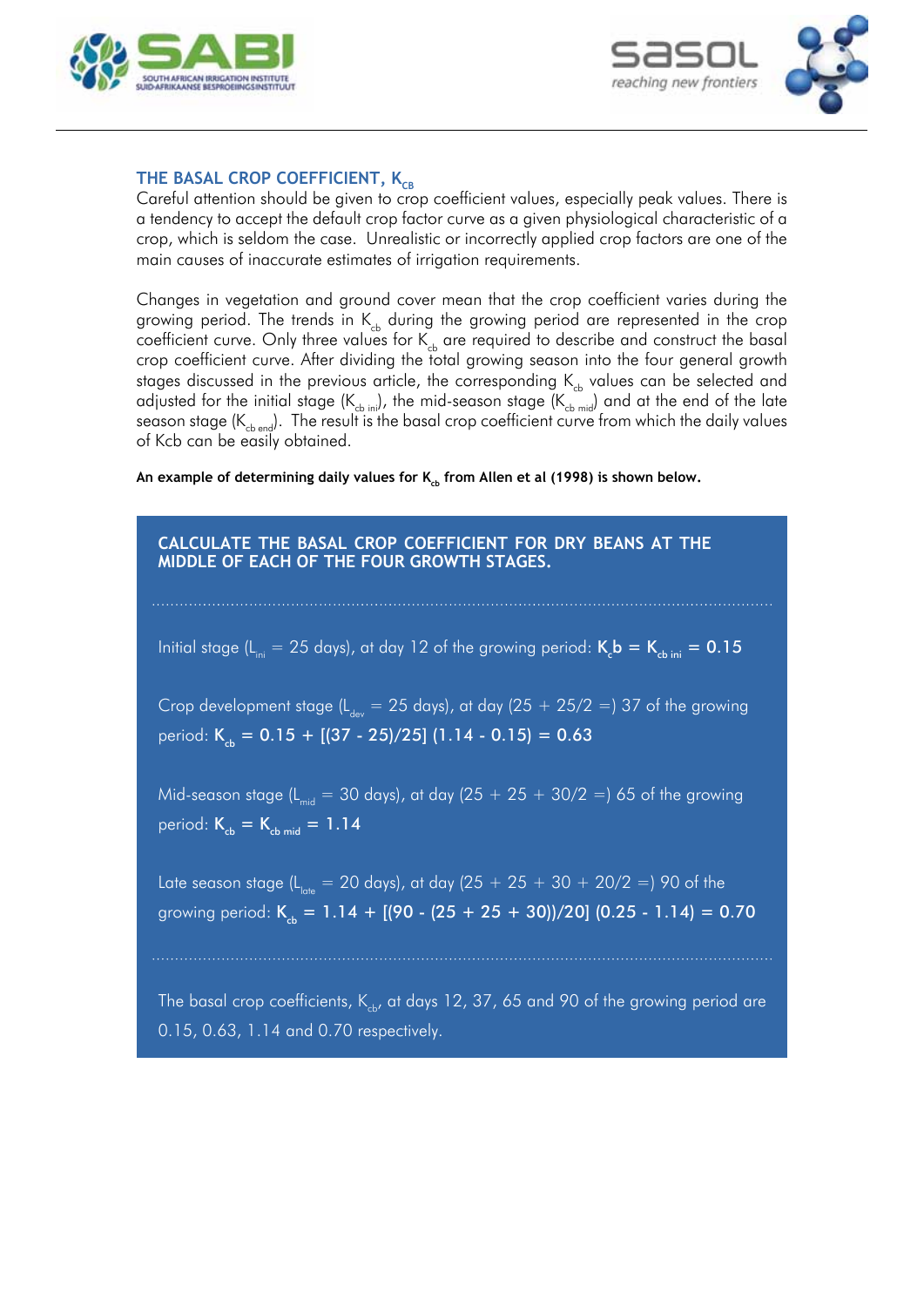





**FIGURE 1:** Constructed basal crop coefficient (Kcb) curve for a dry bean crop using growth stage lengths of 25, 25, 30 and 20 days (Allen et al, 1998)

## **Crop coefficients for local conditions**

During the development of SAPWAT, specific attention was given to the development of locally relevant crop coefficients. As SAPWAT is not a crop growth model, an alternative solution was found by dividing South Africa into seven agro-climatic regions and developing default crop factors for each of these regions. Default planting date ranges for each region and crop is provided in the model but can be adjusted by the user for his/her specific requirements. Where the planting date has a noticeable influence on the growth stages, individual crop files were developed. Similarly, where noticeable differences between cultivars are found, these were included as separate crops.

Validation of the default values takes place continuously with the help of crop scientists, and is based on practices in the field and the experience of irrigation consultants. The crop coefficients can further be manipulated by the user to take into account ground cover, wetted area, frequency of irrigation, cover crops, tree crops, perennial crops and different irrigation systems as mentioned before.

In the latest version of the program, SAPWAT3, the seven agro-climatic regions for South Africa have been superseded by the change to the Köppen-Geiger approach to standardized climatic regions that is now more generally used.

In the next article, we will look at how to determine the soil evaporation coefficient (K $_{\tiny \rm e}$ ) for different wetting events and ground covers, and the outcome of combining  $\mathsf{K}_{_{\mathrm{cb}}}$  and  $\mathsf{K}_{_{\mathrm{e}}}$  to determine crop evapotranspiration.